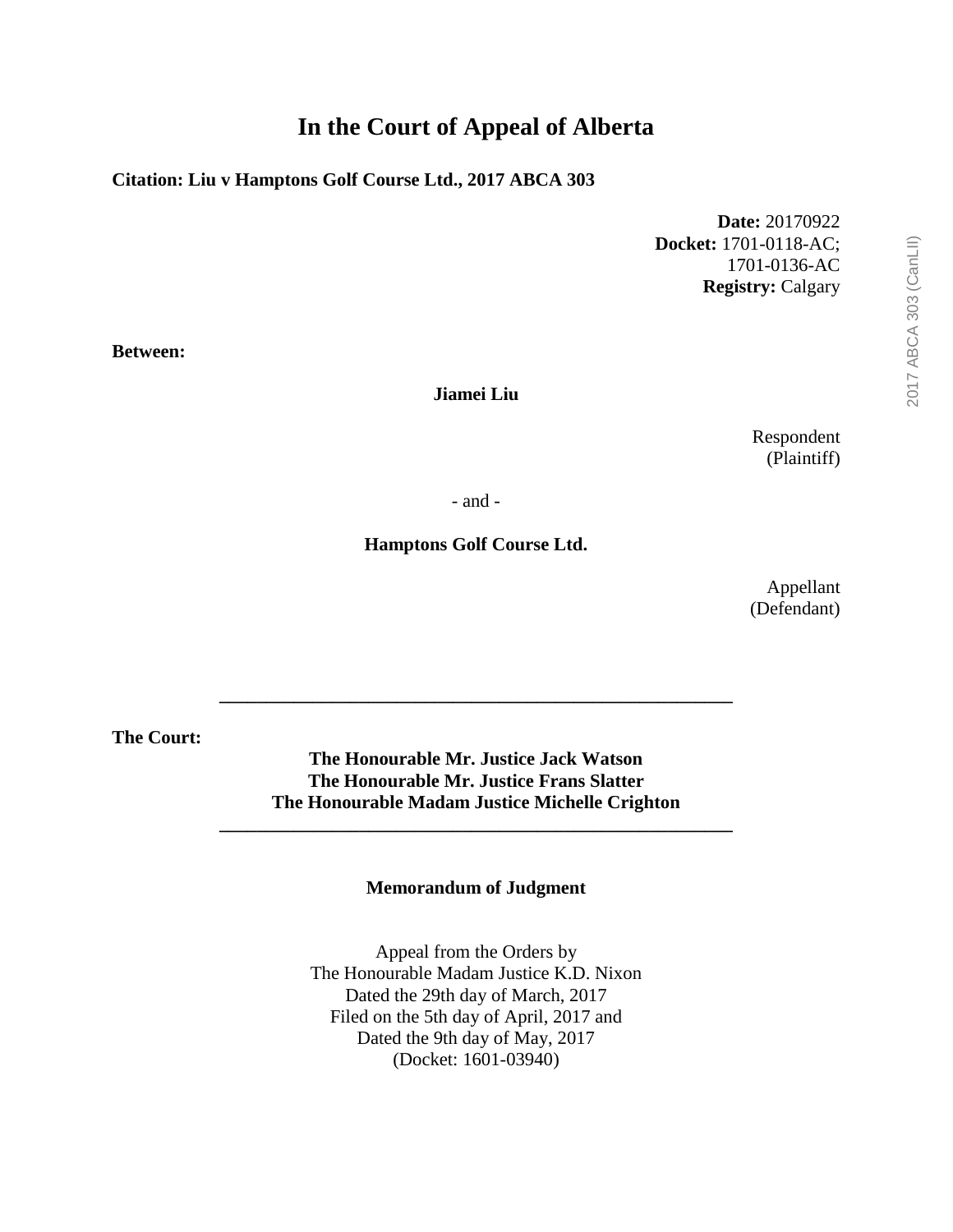## **Memorandum of Judgment \_\_\_\_\_\_\_\_\_\_\_\_\_\_\_\_\_\_\_\_\_\_\_\_\_\_\_\_\_\_\_\_\_\_\_\_\_\_\_\_\_\_\_\_\_\_\_\_\_\_\_\_\_\_\_**

**\_\_\_\_\_\_\_\_\_\_\_\_\_\_\_\_\_\_\_\_\_\_\_\_\_\_\_\_\_\_\_\_\_\_\_\_\_\_\_\_\_\_\_\_\_\_\_\_\_\_\_\_\_\_\_**

#### **The Court:**

[1] These two appeals concern an injunction restraining the appellant from using the 10th hole of its golf course, which was granted to reduce the risk of golf balls entering the respondent's property.

#### Facts

[2] The respondent is the co-owner of a property adjacent to the 10th fairway of the appellant's golf course. Errant golf balls have been entering the respondent's property since she purchased it in 2014. She estimates over 100 golf balls enter her property per season. Some of those golf balls arrive with sufficient velocity and height to break windows and glass doors. The risk presented by the golf balls has prevented the respondent and her family from using the backyard during the golf season. As a result, she obtained an injunction limiting the use of the 10th hole of the golf course until corrective action was taken.

[3] The golf course in question is now owned by the appellant. There were five restrictive covenants registered against the titles to the adjoining houses on November 29, 1995 by the original developer of the subdivision and the golf course, at which time the developer owned all of the lands. Four are relevant:

*Restrictive covenant 951 273 692* (the "development agreement" covenant). This restrictive covenant was registered to give notice of the provisions of a development agreement between the developer and the City of Calgary. It provides, in part:

3. The Developer, at no expense to the City of Calgary and to the satisfaction of the City of Calgary Engineer, shall construct a 1.5 meter high chain link fence, as shown on the construction drawings approved by the Engineer. Inside the property line of the Lots described in the Schedule attached hereto as Schedule "B" (the "Schedule "B" Lots") and the owner or owners from time to time of each of the Schedule "B" Lots shall not permit any fence to be constructed, erected or replaced on such Schedule "B" Lot(s) unless the same complies with the aforesaid specifications. The location of the fence shall be maintained in the location in which it was originally installed by the Developer.

*Restrictive covenant 951 273 695* (the "building scheme" covenant). This restrictive covenant imposed a building scheme on the subdivision, including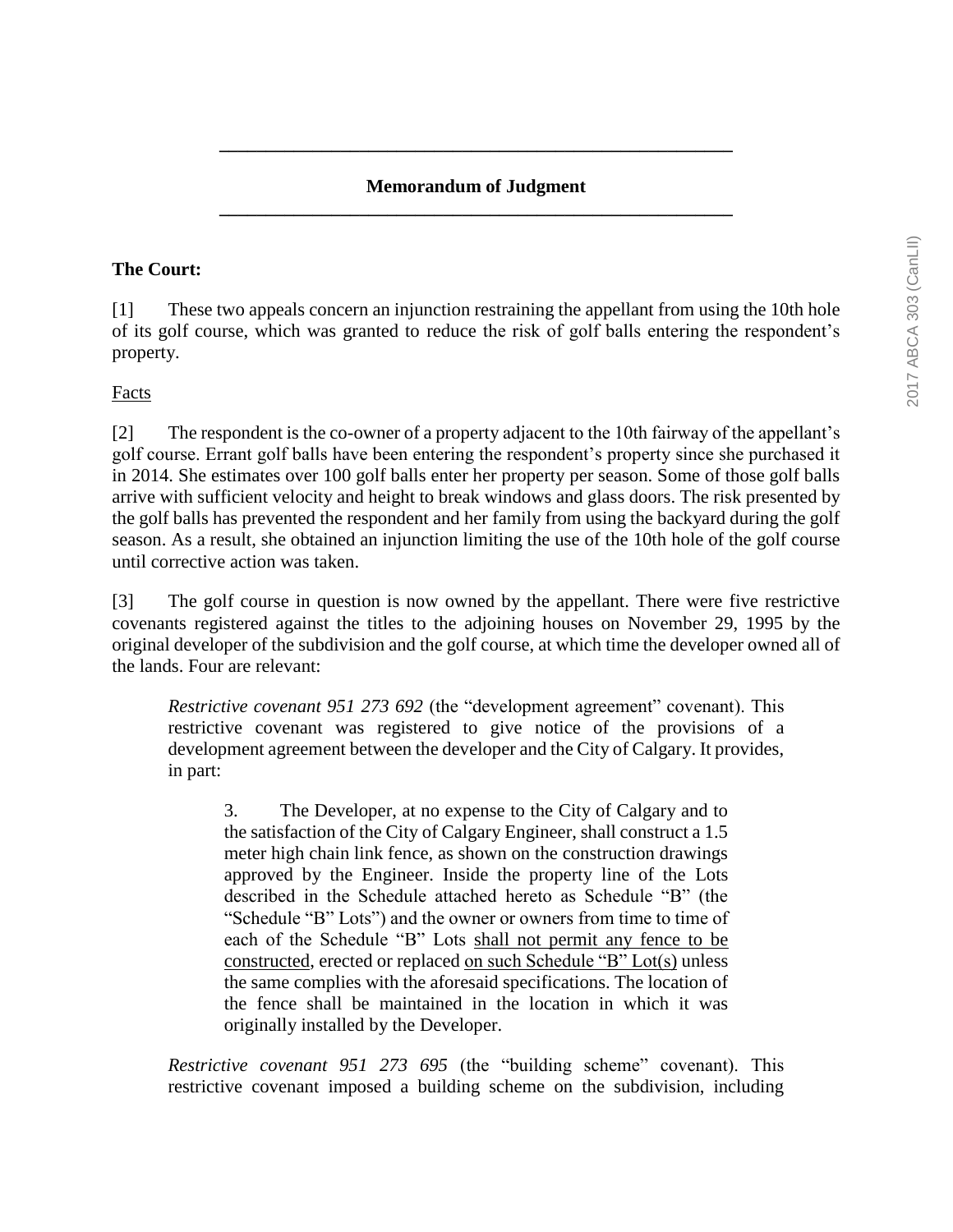architectural guidelines, to control the general character of the neighbourhood. It provides in part:

5. The construction of fences is prohibited except for chain link fences and which may be constructed and maintained on the property lines common to the lots.

*Restrictive covenant 951 273 697* (the "golf ball" covenant). This restrictive covenant confirmed that some of the residential lots were adjacent to the golf course. It described the golf course and those residential lots as the "Dominant Tenement", and also described those residential lots as the "Servient Tenement" (all of them being then owned by the developer). It dealt more specifically with the passage of golf balls onto the residential lots:

1. The Developer, for itself and its successors in title, shall not erect, construct, build, install or maintain upon the Servient Tenement any structure, screen or netting of any type, barrier or the like for the purpose of preventing golf balls or golf equipment from passing over or entering upon the Servient Tenement so as not to interfere with or degrade the architectural elements of the golf course and the Dominant Tenement and the residences constructed thereon.

2. The Developer, for itself and its successors in title, hereby acknowledges that the Servient Tenement is located in part adjacent to a golf course and which is part of the Dominant Tenement and that certain risks to both property and person are attendant with the game of golf and the Servient Tenement and further acknowledges that the residences constructed thereon may from time to time be subject to golf balls straying onto the Servient Tenement.

3. The Developer, for itself and its successors in the title to the Servient Tenement, hereby waives and relinquishes any claims which it may have as against the owner, lessee, licensees, invitees, members, users or occupiers of the golf course from time to time of any claims which the Developer or its successors in title to the Servient Tenement may have as a result of activities carried on the golf course.

4 The Developer, for itself and for its successors in title to the Servient Tenement, acknowledges that from time to time golf balls and golf equipment may from time to time trespass upon the Servient Tenement and the Developer, for itself and for its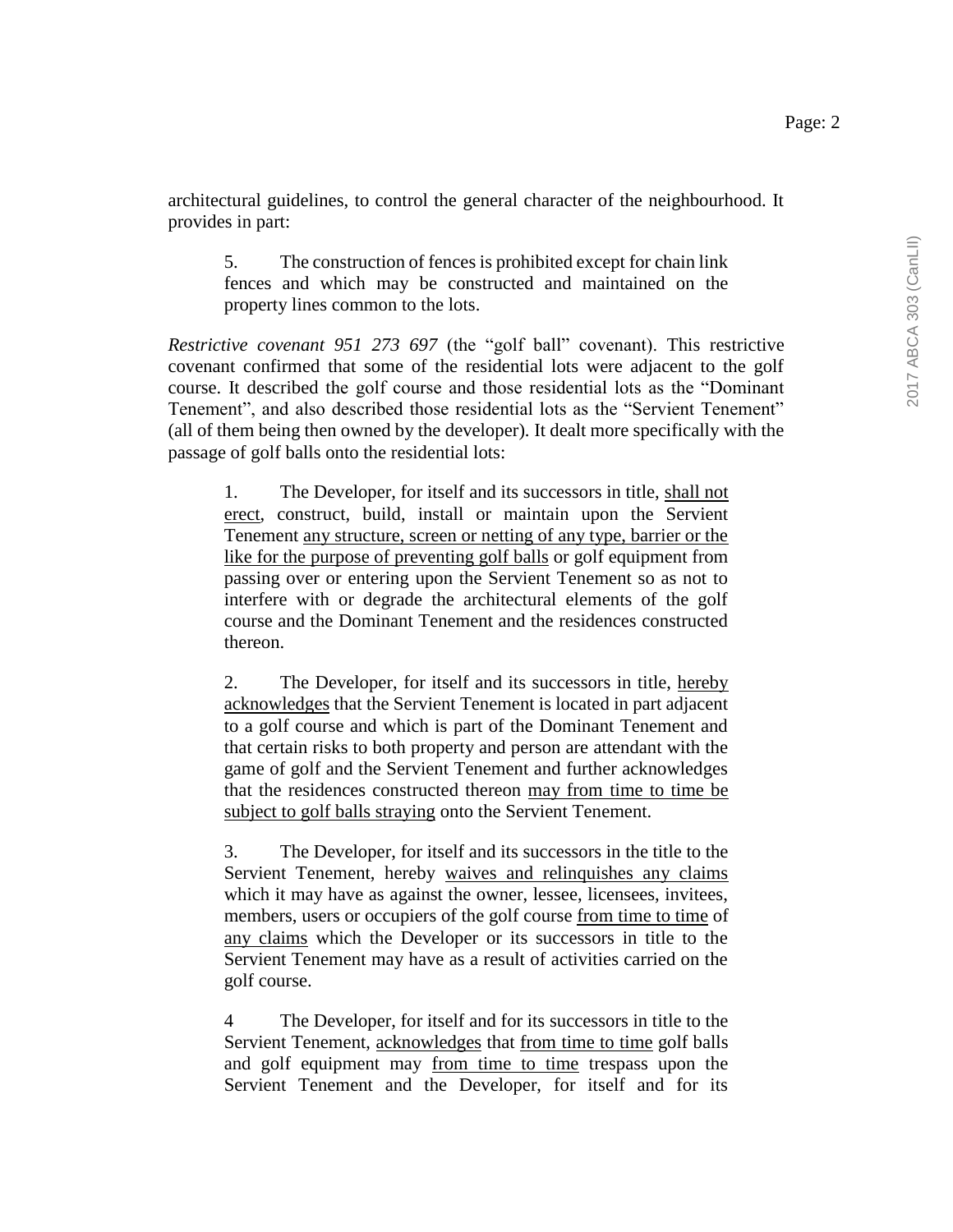successors in title hereby agrees to assume and be responsible for any loss, damage or personal injury which may be occasioned to or suffered by the Servient Tenement or the owners, lessees, licensees, invitees, users or occupiers thereof as a result of activities carried on upon the golf course and hereby agrees to insure itself as against such loss, damage or personal injury and specifically waives and relinquishes any claims it might have as against the owner, lessee, licensees, invitees, members, users or occupiers of the golf course.

*Restrictive covenant 951 273 698* (the "clubhouse" covenant). This restrictive covenant is very similar to covenant 951 273 697. It specifically deals with the point that "from time to time" activities such as golf tournaments, banquets, wedding receptions, and the like would be held in the golf course clubhouse. The Servient Tenement covenanted to tolerate noise, traffic, parking, odours, and other consequences of those activities. It also repeats, *verbatim*, clauses 1-4 of the golf ball covenant.

The respondent acknowledges that these restrictive covenants are registered against her title, and she does not dispute that she is bound by them. Whether she had "notice in fact" of the risk and had implicitly "waived" it are not determinative, as the covenants run with the land.

[4] A few observations may be made about these restrictive covenants:

 $\overline{a}$ 

- The golf course property is not itself a "servient tenement" under any of them.<sup>1</sup>
- The development agreement covenant only requires the "Developer" to build fences, and only requires the "Servient Tenement" to maintain them. It does not appear to require the owner of the golf course to do anything, as the golf course property is not one of the properties listed in the covenant.
- The golf course property is not covered by the building scheme covenant, which does not appear to limit the construction of fences on the golf course property.
- Clause 1 of the golf ball covenant prevents the construction on the Servient Tenement of nets or barriers. It does not, on its face, appear to prevent the construction of such nets and barriers on the golf course itself.
- Clause 2 of the golf ball covenant is primarily a recital, as it does not itself contain any express covenants. It "acknowledges" the risks associated with living adjacent to a golf course, including that golf balls may stray "from time to time".

<sup>&</sup>lt;sup>1</sup> Counsel suggested that the description of the golf course in some of the covenants as "lot  $4$ " is in error, as this part of the course is actually lot 9, but nothing turns on that.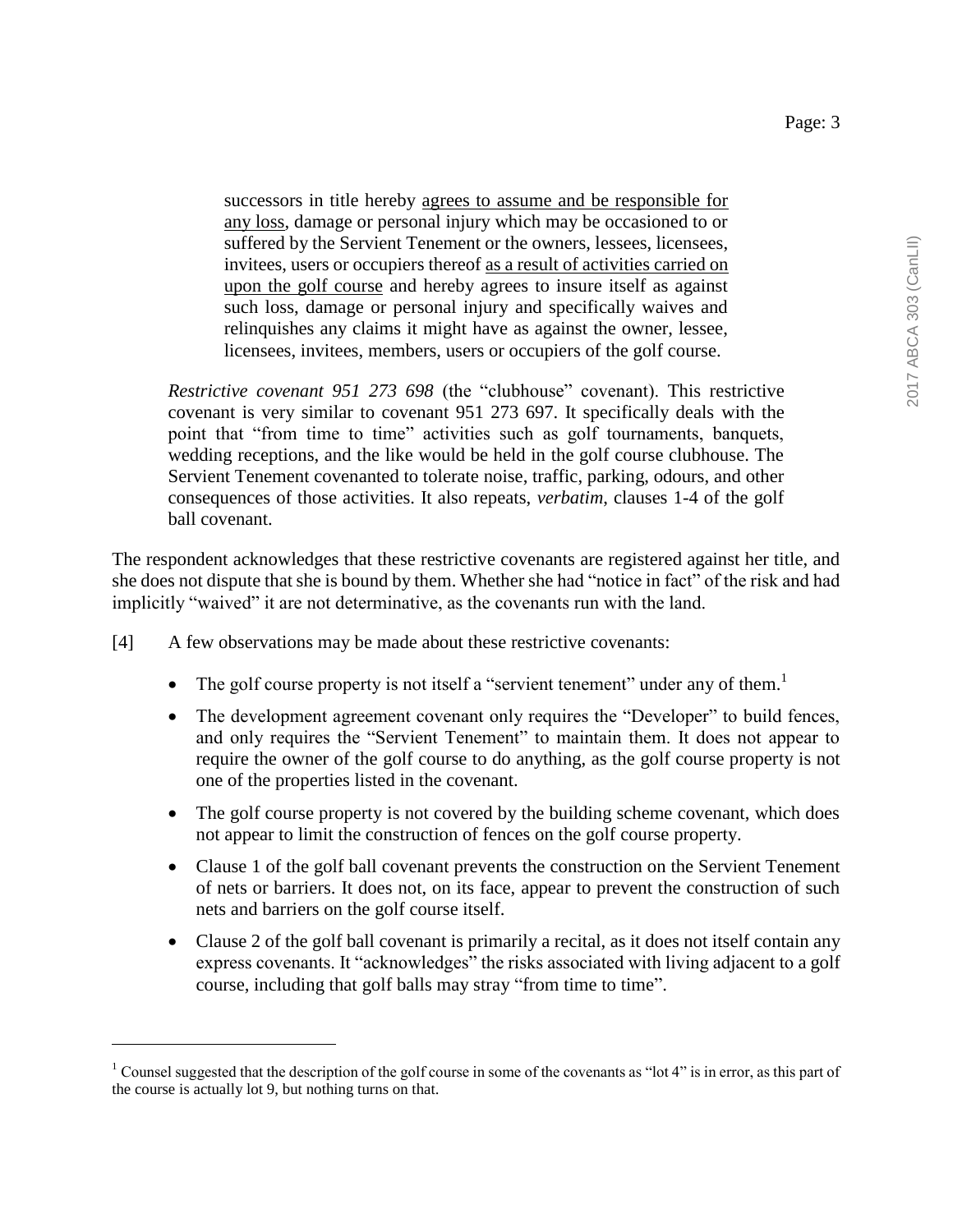- Clause 3 of the golf ball covenant is the primary operative clause: it waives "any claims" arising from the "activities carried on the golf course". It recognizes that those claims may arise "from time to time", but the reference arguably relates to "any claims", not necessarily just those that may arise from "golf balls straying . . . from time to time".
- Clause 4 of the golf ball covenant contains both a recital and a covenant. It too "acknowledges" the possibility of golf balls entering upon the Servient Tenement, and finishes with the covenant that the Servient Tenement will be responsible for and will insure against any damage that might result.
- The clubhouse covenant also uses the phrase "from time to time", when referring to weddings and other festivities. That would appear to recognize that weddings would occur on an irregular basis, rather than being an attempt to limit the number of weddings that could be held.

The clauses providing that the Servient Tenement must tolerate straying golf balls, when coupled with the prohibition on installing any netting to mitigate that risk, is what has generated this litigation.

[5] The parties disagree fundamentally on the interpretation of the covenants, not only as to what they cover but as to who or what is bound by them. During the hearing, it was noted that while the covenants require the Servient Tenement to insure against the risk and relinquish any claims, they do not include indemnification of the Dominant Tenement for claims by third parties. Similarly, while presumably some sort of barrier might resolve the specific concern of the respondent relative to straying golf balls, and while both parties profess a desire to be neighbourly about the matter, both seem to have been inclined to settle into dogmatism in their reading of the covenants when the legal situation was to their advantage.

#### The Proceedings in Chambers

[6] The respondent commenced proceedings by statement of claim seeking a permanent injunction against the appellant, plus damages. She named the appellant as defendant, but she did not name or serve any of the other owners of lots covered by the restrictive covenants. An application was brought on April 1, 2016 for an interim injunction, and when (through miscommunication) the appellant did not appear, an injunction was granted. That injunction was subsequently set aside. It was directed that the claim should proceed "in the ordinary course under the Rules of Court", and that the application for an injunction be set over to Special Chambers.

[7] After the filing of further material and cross-examination on the affidavits, the matter was set down for argument in Special Chambers on March 6, 2017. The appellant raised a number of procedural objections: a) a permanent injunction should not be granted summarily, but only after a trial, b) the respondent was relying on hearsay evidence, and c) the other owners of the Servient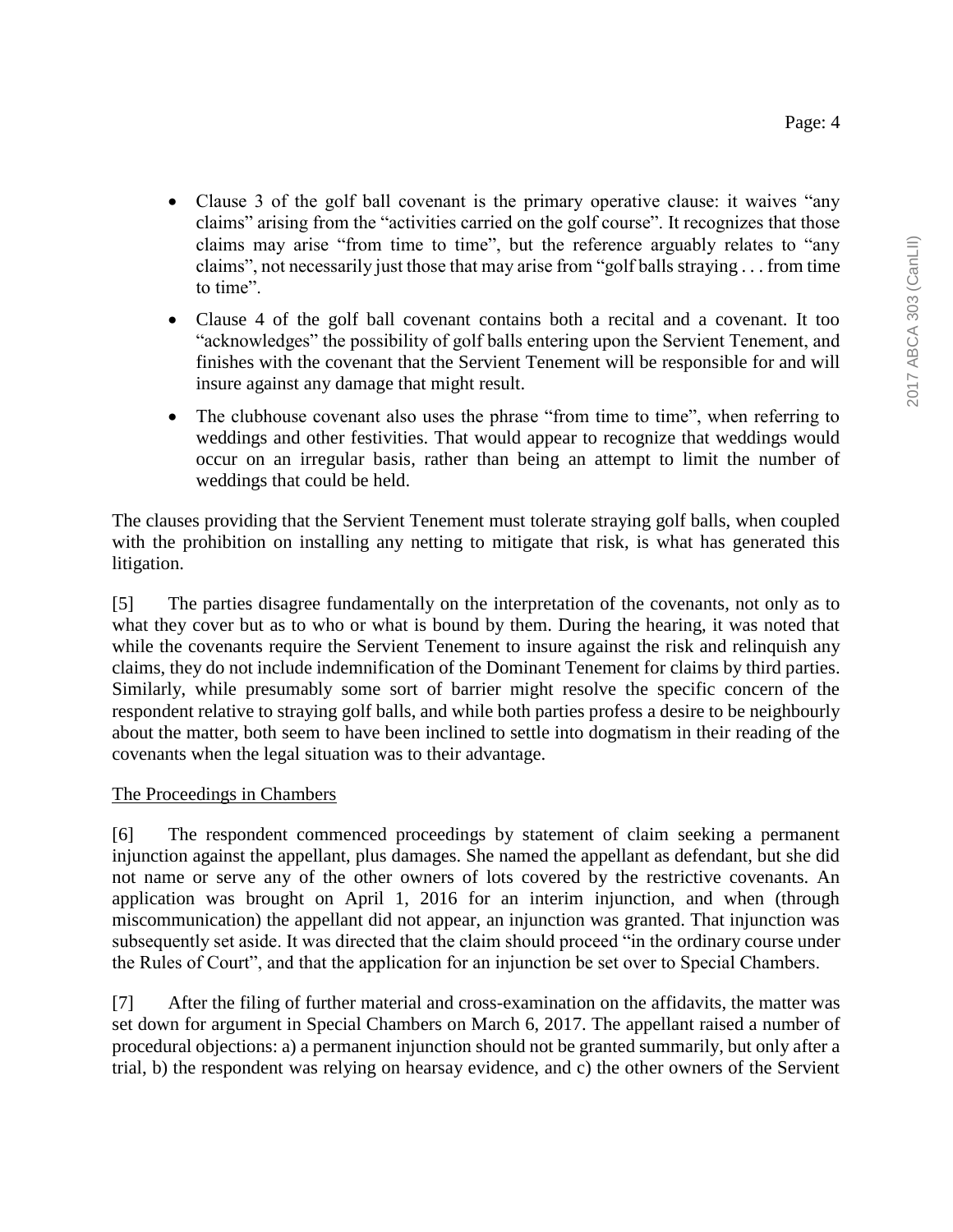Tenement had not been joined or served. The appellant defended on the basis that the restrictive covenants were a complete bar to the claim; no attempt was made to disprove the underlying facts alleged by the respondent. The appellant's position is that the value of the Servient Tenement lies in the views of the golf course, which are not to be obstructed by nets or fences, and that it is implicit that the rear yards may not be used by the residents or their children if they are not prepared to accept the risk of errant golf balls.

[8] In oral reasons given on March 29, 2017, the chambers judge rejected the procedural points. She noted that the previous order had specifically directed that the issue of a permanent injunction be set down in Special Chambers, and that the appellant had fair notice of the remedy requested. Further, the issue was suitable for summary disposition because there were no disputed issues of fact or credibility or other factors that would require a trial. The precise number of golf balls entering the respondent's property was not relevant, because it was clear that a significant number did so. Speculation that expert evidence might be led at trial about the number of golf balls was not sufficient to prevent summary disposition.

[9] The chambers judge accepted the respondent's evidence that a large number of golf balls were entering her property, damaging windows, and preventing her and her family from using the backyard. Relying on cases like *Cattell v Great Plains Leaseholds Ltd***.**, 2008 SKCA 71, [2008] 7 WWR 577; *Segal v Derrick Golf & Winter Club* (1977), 6 AR 6, [1977] 4 WWR 101; *Carley v Willow Park Golf Course Ltd.*, 2002 ABQB 813, 6 Alta LR (4th) 54; and *Schneider v Royal Wayne Motel Ltd.* (1995), 27 Alta LR (3d) 18, 164 AR 68 (PC), the chambers judge held that having golf balls stray onto adjoining property constituted a private nuisance if the damage caused or the danger posed by the golf balls was serious and substantial.

[10] With respect to the waivers in the restrictive covenants, the chambers judge recognized that an effective waiver would be a complete defence to the claim. She held, however, that the wording of the restrictive covenants was not sufficiently clear to excuse the kind of nuisance that was being experienced. The wording "straying" and "from time to time" found in the golf ball covenant meant "occasionally, on occasion, or at intervals." A trial was not required to determine the meaning of those phrases. She concluded that the volume of golf balls entering the respondent's property extended beyond the proper scope of the wording used. As such, it amounted to a nuisance, and was not something permitted by the restrictive covenant.

[11] The chambers judge did not find the absence of the other owners of the Servient Tenement from the litigation to be an impediment to granting an injunction, ruling that the appellant "did not explain why the issue of interpretation of the scope of the restrictive covenants requires the involvement of other property owners whose property is not being subjected to a nuisance". The Court was able to fashion a remedy in the absence of those other property owners, since there was no application to modify the restrictive covenants under s. 48(4) of the *Land Titles Act*, RSA 2000, c. L-4.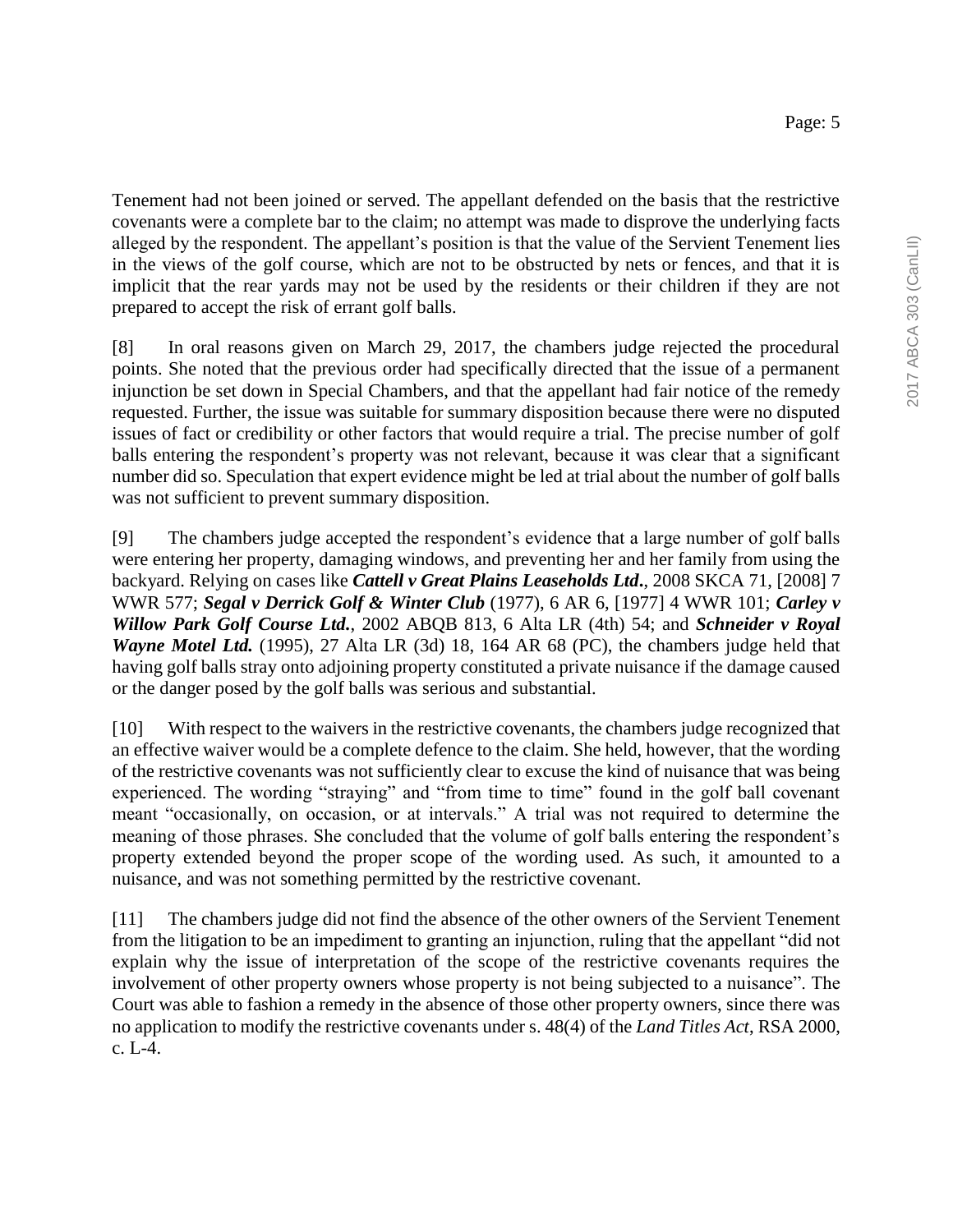[12] Whether to grant an injunction depended on a balancing of interests. The chambers judge concluded that the appellant had provided "no evidence" that it would be onerous to make changes to the golf course that would prevent the problem and be compliant with the restrictive covenants. Further, there was no evidence that the appellant had taken the respondent's complaints seriously, or tried to remedy them. The appellant had not provided any evidence that closing one of the holes on the golf course (leaving only 17 holes operational) would have any effect on its operation. She granted an injunction which provided:

1. The Application is granted, such that the Respondent is enjoined from permitting its members and guests to hit golf balls into the Plaintiff's property in numbers exceeding the number of balls that enter the properties of the neighbours and from permitting hard driven balls onto the Plaintiff's property that are capable of causing injuries to persons or significant damage to property.

The implementation of the injunction was suspended for six weeks (until May 11, 2017), to allow the golf course to "consider, test, and implement changes that would permit it to comply with the injunction". The appellant appealed the injunction: appeal 1701-0118-AC.

[13] On May 5, 2017 the appellant applied to the chambers judge for "advice and directions". Specifically, it asked for an order directing it to "install and erect permanent netting" to prevent golf balls from entering the respondent's property. Alternatively, it requested a further suspension of the injunction to allow time for it to study and assess the problem. The chambers judge rejected that application. She held that this was essentially a request to modify the restrictive covenants, and that the court was not prepared to approve solutions proposed by the appellant. A further suspension of the injunction was also denied, because the appellant had known about the problem for a long time, had done nothing about it, and had done little since the injunction was granted. The appellant also appealed that order: appeal 1701-0136-AC.

## Issues on Appeal

[14] The appellant argues that the decisions below reflect a number of reviewable errors, including:

- (a) Finding facts and drawing inferences unsupported by the record, and failing to recognize that there were material facts in dispute that required a trial. A permanent injunction should not have been granted summarily;
- (b) A permanent injunction should not have been granted since notice was not given to the owners of other property encumbered by the restrictive covenants;
- (c) Incorrectly interpreting the restrictive covenants in finding that they did not bar a permanent injunction;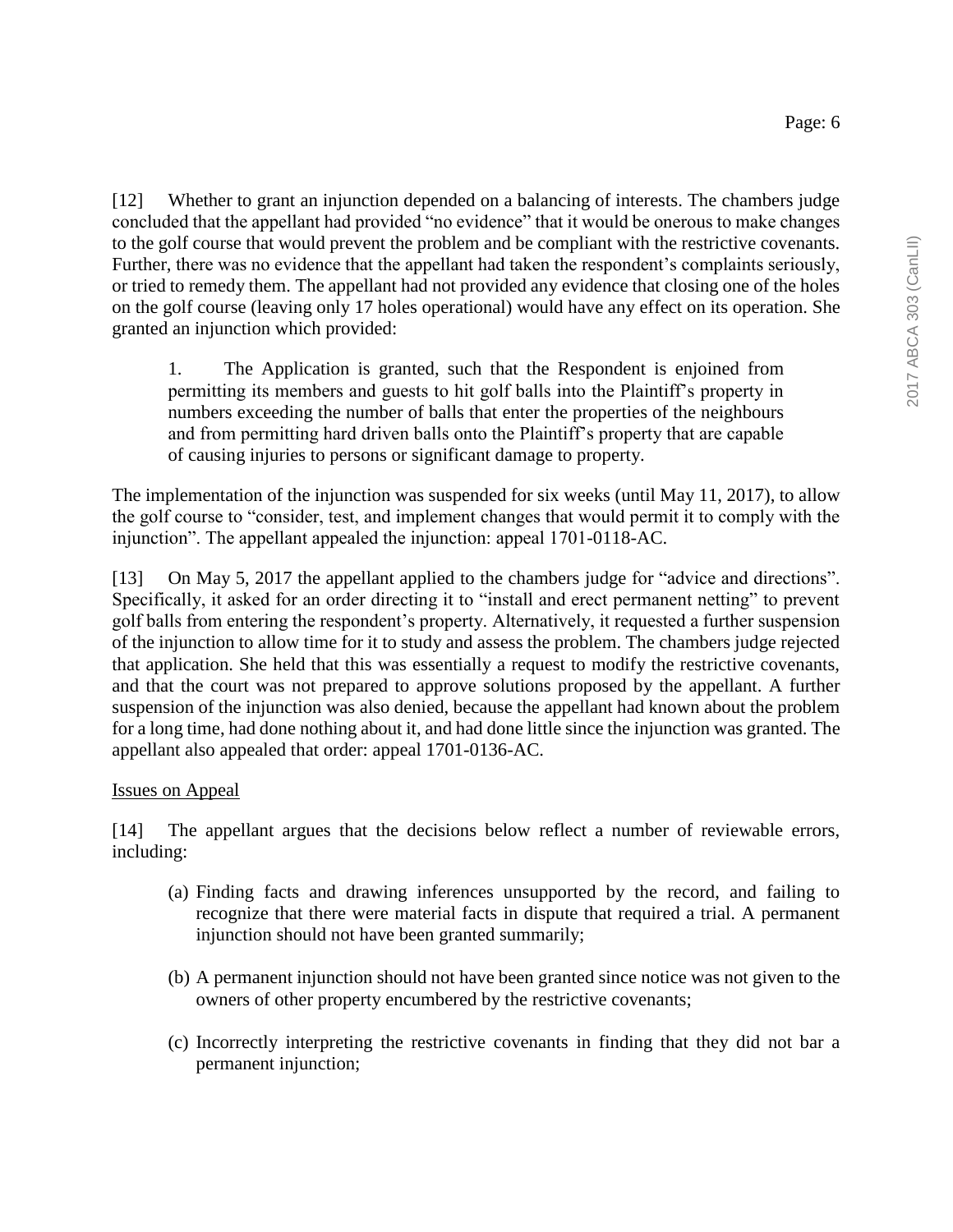- (d) Granting an injunction reliant for implementation and enforcement on uncertain and subjective terms;
- (e) Failing to give effect to the appellant's proposal to install netting which would protect the safety interests of the respondent without requiring closure of the 10th hole, or alternatively in failing to give the appellant more time to explore other options.

It is not necessary to resolve all of these issues in order to dispose of these two appeals.

## Proceeding Summarily

[15] Litigation can be disposed of summarily when the court is able to reach a fair and just determination on the merits using a summary process. This will be the case when the process (1) allows the judge to make the necessary findings of fact, (2) allows the judge to apply the law to the facts, and (3) is a proportionate, more expeditious and less expensive means to achieve a just result: *Hryniak v Mauldin*, 2014 SCC 7 at para. 49, [2014] 1 SCR 87. In principle, a permanent injunction can be granted summarily when these conditions are all met.

[16] In this case there was some uncertainty between the parties as to whether the special chambers application was to consider an interlocutory injunction or a permanent injunction, although it was clear that the appellant would oppose both based on the same arguments. The chambers judge purported to grant a permanent injunction, although even it contemplated the appellant returning for advice and directions.

[17] The biggest problem was perhaps a failure to focus on the fact that the test for an interlocutory injunction and a permanent injunction differ in some important respects*: Irving Oil Ltd. v Ashar*, 2016 ABCA 15 at paras. 17-8, 609 AR 388; *1711811 Ontario Ltd. v Buckley Insurance Brokers Ltd.*, 2014 ONCA 125 at paras. 77-9, 371 DLR (4th) 643; *Cambie Surgeries Corp. v British Columbia (Medical Services Commission)*, 2010 BCCA 396 at paras. 27-8, 323 DLR (4th) 680; *NunatuKavut Community Council Inc. v Nalcor Energy*, 2014 NLCA 46 at paras. 60-4, 60 CPC (7th) 246. Since an interlocutory injunction is, by definition, only in place until trial, it involves a consideration of the prospect of irreparable harm occurring before trial, and the balance of convenience. On the other hand, before a permanent injunction can be granted, whether summarily or after trial, the plaintiff must fully prove its rights; demonstrating a "serious issue to be tried" is not sufficient. Once it has conclusively established its rights, the plaintiff must also demonstrate that it is entitled to the equitable remedy of a permanent injunction.

[18] While there are clearly some factors that are relevant to deciding both if an interlocutory injunction should be granted, and to deciding if the plaintiff is entitled to equitable relief after trial, the two tests are distinct. Granting a permanent injunction does not truly involve a "balancing of interests" as the reasons below suggest.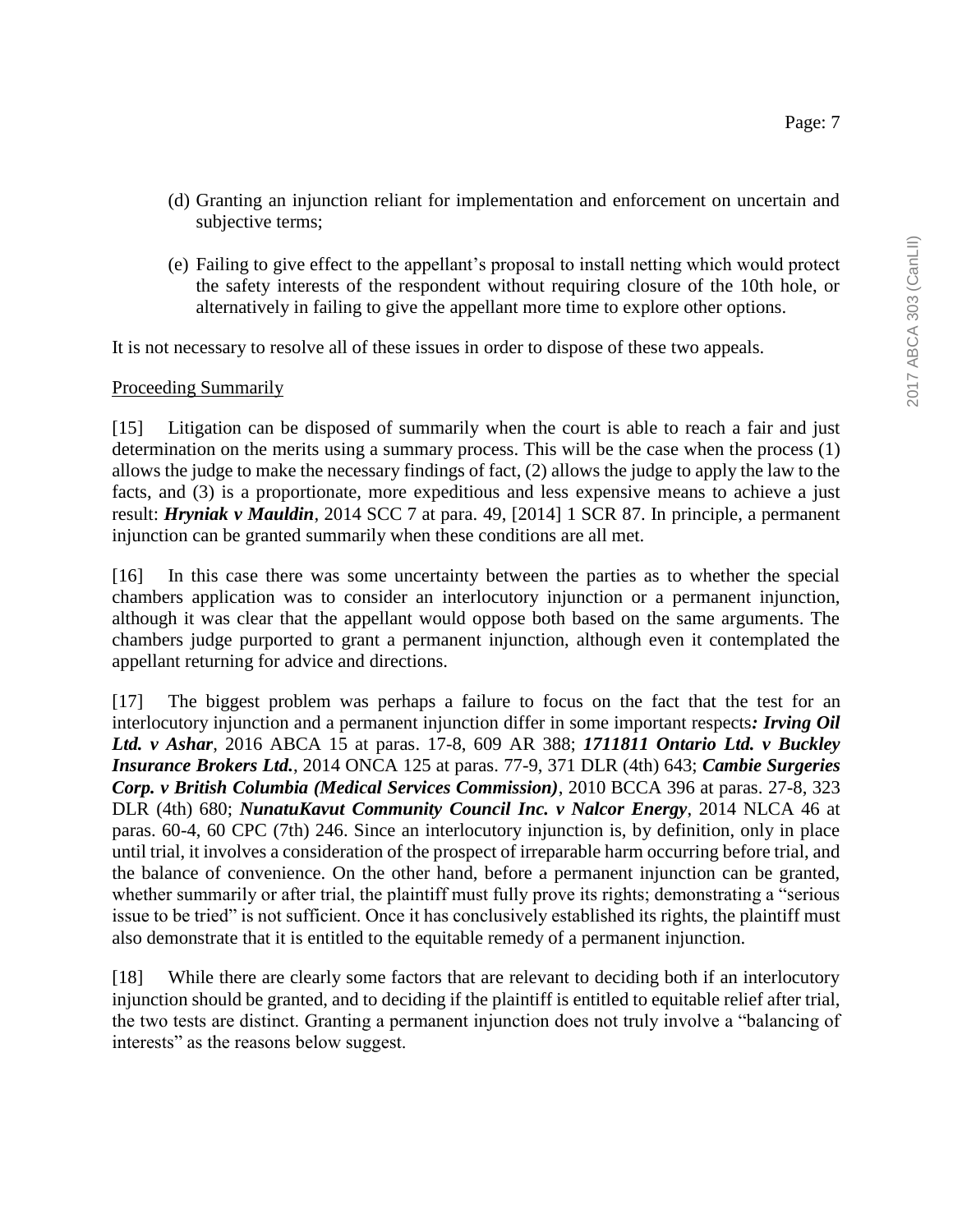[19] As this dispute must be remitted back to the trial court, it is not necessary to say anything more about the appropriate procedures that should be followed going forward.

#### Failure to Give Notice to Other Owners

[20] Restrictive covenants are an unusual type of agreement. They are not just binding on those who enter into them, but they are also binding on successors in title of the original covenantors. They are, as a result, registrable against titles under the *Land Titles Act*, and the covenants "run with the lands"

[21] The provisions of a restrictive covenant imposing a building scheme are both enforceable by and enforceable against all of the property owners bound by the covenant. To illustrate, in the building scheme covenant and the golf ball covenant, all of the residential lots are part of both the Dominant Tenement and the Servient Tenement. They can, for example, enforce the architectural guidelines found in the covenant, but they are also obliged to comply with those architectural guidelines themselves.

[22] Since all of the owners of lots bound by the covenants are parties to those agreements, it follows that they are all presumptively entitled to notice of court proceedings which will have the effect of modifying, discharging, interpreting, or enforcing the covenants: *Vallieres v Vozniak*, 2014 ABCA 290 at para. 23, 5 Alta LR (6th) 28, 580 AR 326; *Potts v McCann*, 2002 ABQB 734 at para. 12, 5 Alta LR (4th) 269, 325 AR 137. As noted in *Potts v McCann* at para. 14:

. . . It is a fundamental principle of the *in personam* jurisdiction of the Court that the rights of parties are not taken away except on proper notice to them, which in court proceedings generally means that the interested parties must be served with court process. It is difficult to see what justification there ever was for removing restrictive covenants from properties without serving the other owners of properties encumbered by the covenant.

Ensuring that notice is given before rights are affected has been called a "salutary and important principle": *National Commercial Bank Jamaica v Olint Corporation*, [2009] UKPC 16 at para. 13, 1 WLR 1405. Section 48(4) of the *Act*, which permits the modification of restrictive covenants, specifically engages the interests of all those who are "principally interested in the enforcement of the condition or covenant". There may be exceptional cases where the interests of all of the owners are not impacted, but the general rule is that notice must be given to all.

[23] *Vallieres* and *Potts* concerned applications to discharge restrictive covenants, but the same principles apply when those covenants are to be modified, interpreted or enforced. All of the owners have an interest in the outcome. For example, in this appeal the chambers judge adopted a particular interpretation of what would constitute a "private nuisance". The appellant proposes a different and much stricter definition. Likewise, the chambers judge adopted a particular interpretation of the phrase "from time to time" found in the covenants. The appellant proposes a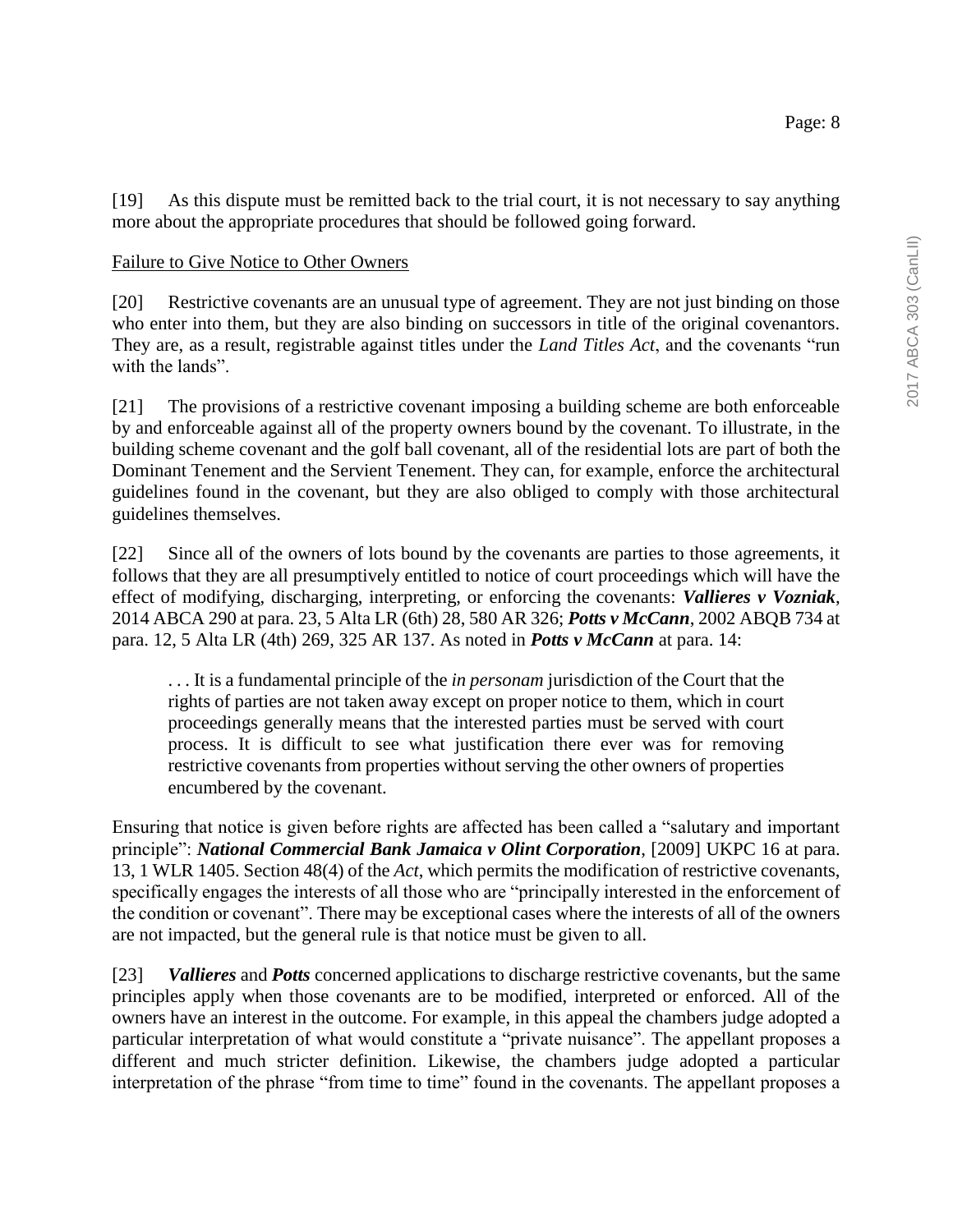different interpretation. All of the owners have an interest in those issues, and may take a different view of which approach is correct. Some may agree with the appellant that preserving the view is the primary consideration. The wording of the injunction granted implies that none of the other neighbours are experiencing nuisances that exceed "straying beyond from time to time"; some of them may disagree. The other property owners bound by the restrictive covenant should have been given notice of these proceedings. That, in itself, is sufficient to set aside the orders granted, and refer the matter back for a rehearing on proper notice.

## Enforceability of the Injunction

[24] Injunctions are serious matters. They are court orders, and accordingly a breach of an injunction is not merely a "breach of contract", but will generally amount to contempt of court. The importance of the precise wording of injunctions was discussed in *Nova Scotia v Doucet-Boudreau*, 2003 SCC 62 at para. 97, [2003] 3 SCR 3:

. . . The exercise of the court power to grant injunctions may lead, from time to time, to situations of non-compliance where it may be necessary to call upon the drastic exercise of courts' powers to impose civil or criminal penalties, including imprisonment . . . Therefore, proper notice to the parties of the obligations imposed upon them and clarity in defining the standard of compliance expected of them must be essential requirements of a court's intervention. Vague or ambiguous language should be strictly avoided ...

Injunctions must be cautiously worded, and an injunction should not be granted unless it is capable of clear interpretation: *Carey v Laiken*, 2015 SCC 17 at para. 33, [2015] 2 SCR 79. The parties cannot be expected to comply with uncertain or imprecise obligations where a breach is punishable in a quasi-criminal procedure. A court cannot enforce the impossible even against a wrongdoer: *Broder Estate v Broder*, 2005 ABCA 442 at para. 22, 51 Alta LR (4th) 203, 376 AR 180.

[25] As previously noted, the injunction in this case provided:

. . . the Respondent is enjoined from permitting its members and guests to hit golf balls into the Plaintiff's property in numbers exceeding the number of balls that enter the properties of the neighbours and from permitting hard driven balls onto the Plaintiff's property that are capable of causing injuries to persons or significant damage to property.

The appellant properly argues that this form of injunction is improper as it is incapable of enforcement and compliance.

[26] For one thing, requiring the appellant to calculate the "number of balls entering neighbouring properties" sets an impossible standard. Is the standard the average number of balls experienced by neighbouring properties, or that of the neighbouring property which receives the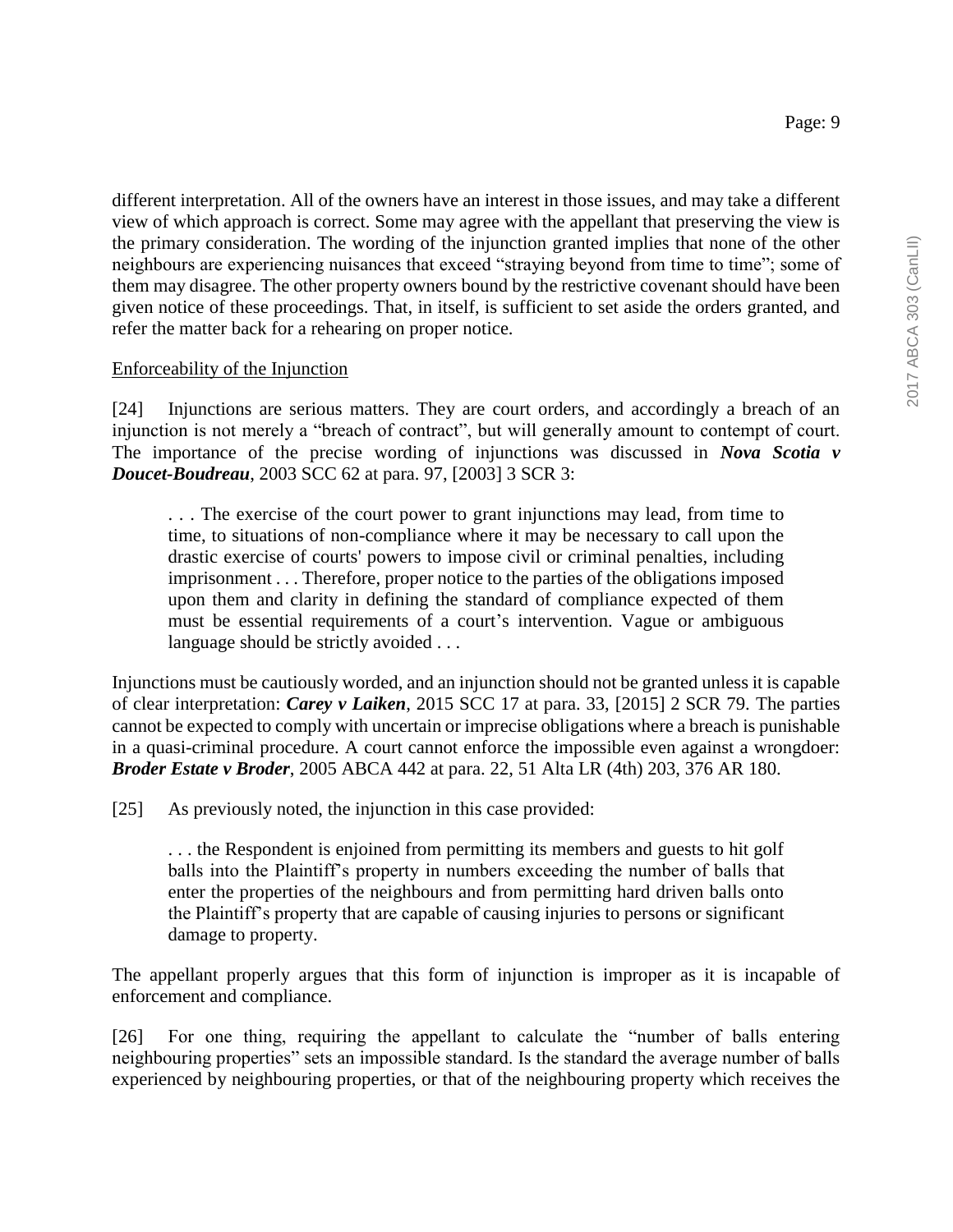most number of golf balls? What if it was shown that there is a neighbouring property that receives the same, or even more, stray golf balls? What constitutes a "hard driven" ball? How does one determine which balls are "capable" of injuries, and how much damage is "significant"? The original developer imposed this covenant on the Servient Tenement at the time that it owned both the Dominant and Servient Tenement. It is unreasonable to think that it was imposing on itself such a vague and imprecise obligation.

[27] The only way that the appellant could effectively comply with this injunction to "not permit its members" to drive balls onto the respondent's property would be to stop using the 10th hole as it is presently configured. That, however, is not relief to which the respondent is entitled: *Cattell v Great Plains* at paras. 8, 11, 19-20. Even the chambers judge recognized that the Servient Tenement had agreed to tolerate a certain amount of inconvenience and disruption caused by golfing activities. The form of the injunction granted represents an unreasonable exercise of the discretion to grant equitable remedies, and this form of injunction must be set aside.

[28] The chambers judge suspended the operation of the injunction for six weeks to allow the appellant to explore remedies. This suspension, coupled with the vagueness of the terms of the injunction, the ongoing obligation of the court to supervise injunctions, and the serious nature of injunctions, made it reasonable for the appellant to seek advice and directions on whether the identified solution would comply with the order granted by the court. Ongoing judicial supervision requires precision in the drafting of injunctions, but it also effectuates the right of the defendant to seek the court's direction on whether proposed solutions or activities are consistent with the injunction. In the absence of further guidance from the chambers judge, these appeals were inevitable.

#### Interpretation of the Covenants

[29] The restrictive covenants must be interpreted in context, and having regard to the expressed intent of the signatory. They were created by the original developer at the time when it owned all the lands. They are, in form, an agreement by the developer with itself, something that is expressly permitted by s. 68 of the *Land Titles Act.* The intent of the developer was obviously to limit resistance by the neighbouring property owners to the operation of the golf course. Since "reasonable" impacts on neighbouring property are not a tort, and therefore not actionable, the restrictive covenants must have been aimed at something more than that.

[30] As previously noted, it was inappropriate for the court to attempt to interpret various provisions of the restrictive covenants without giving all of the owners of the Servient Tenement notice of the proceedings. As such, further comment by this Court at this time would be inappropriate.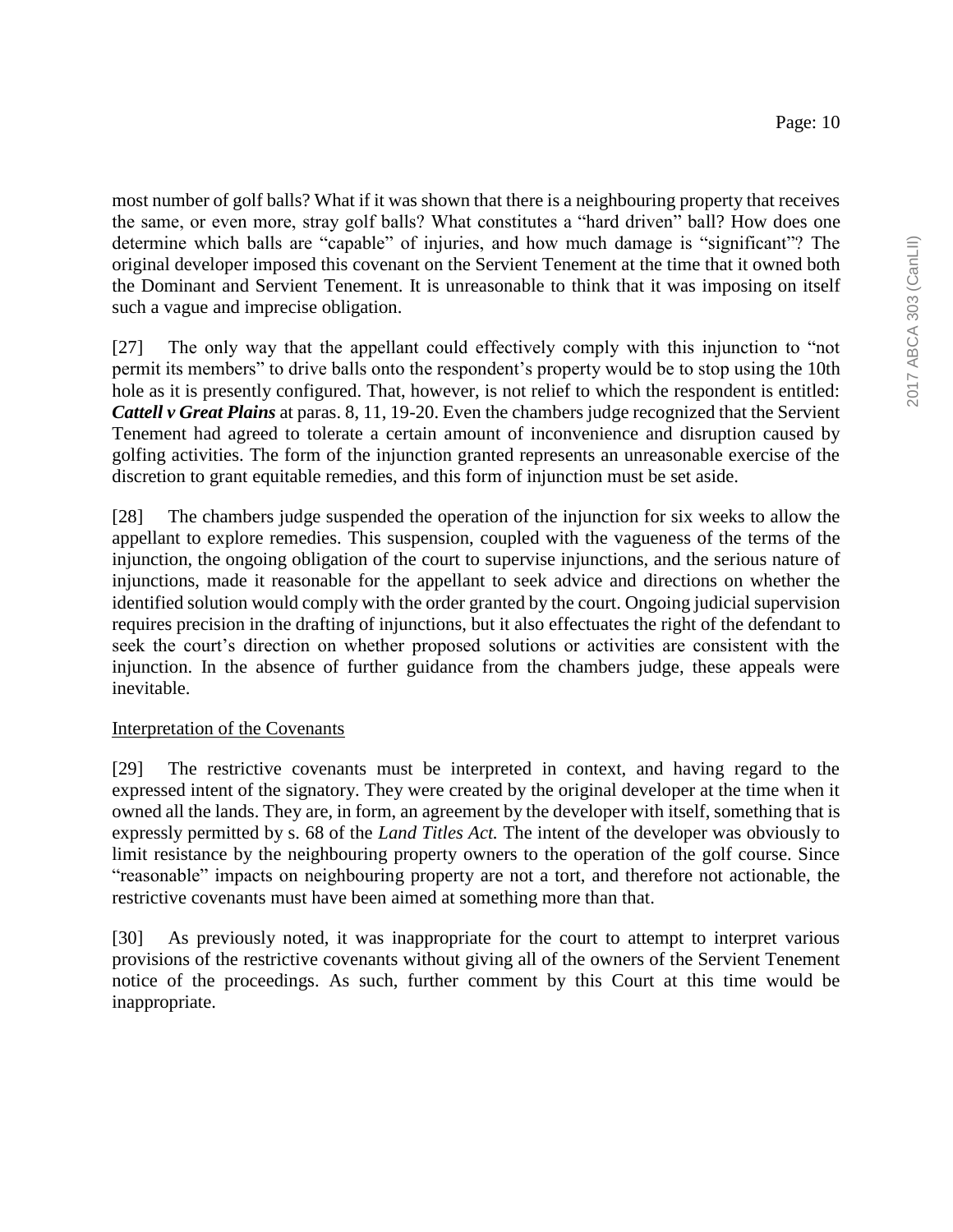### Conclusion

[31] In conclusion, appeal 1701-0118-AC is allowed, the injunction is set aside, and the matter is remitted back to the Court of Queen's Bench. Appeal 1701-0136-AC is moot. The parties are encouraged to pursue a reasonable solution to the underlying problem in a less adversarial context. If the respondent wishes to pursue this matter further, steps must be taken to give notice to the other owners of the Servient Tenement. If the appellant believes that the restrictive covenants preclude it from erecting barriers on the golf course itself that would eliminate or mitigate the risk created by golf balls entering the Servient Tenement, it can consider bringing a cross-application to modify one or all of the covenants. If a solution cannot be found, the litigation will have to be pursued in the normal course.

Appeal heard on September 11, 2017

Memorandum filed at Calgary, Alberta this 22nd day of September, 2017

Watson J.A.

Slatter J.A.

Crighton J.A.